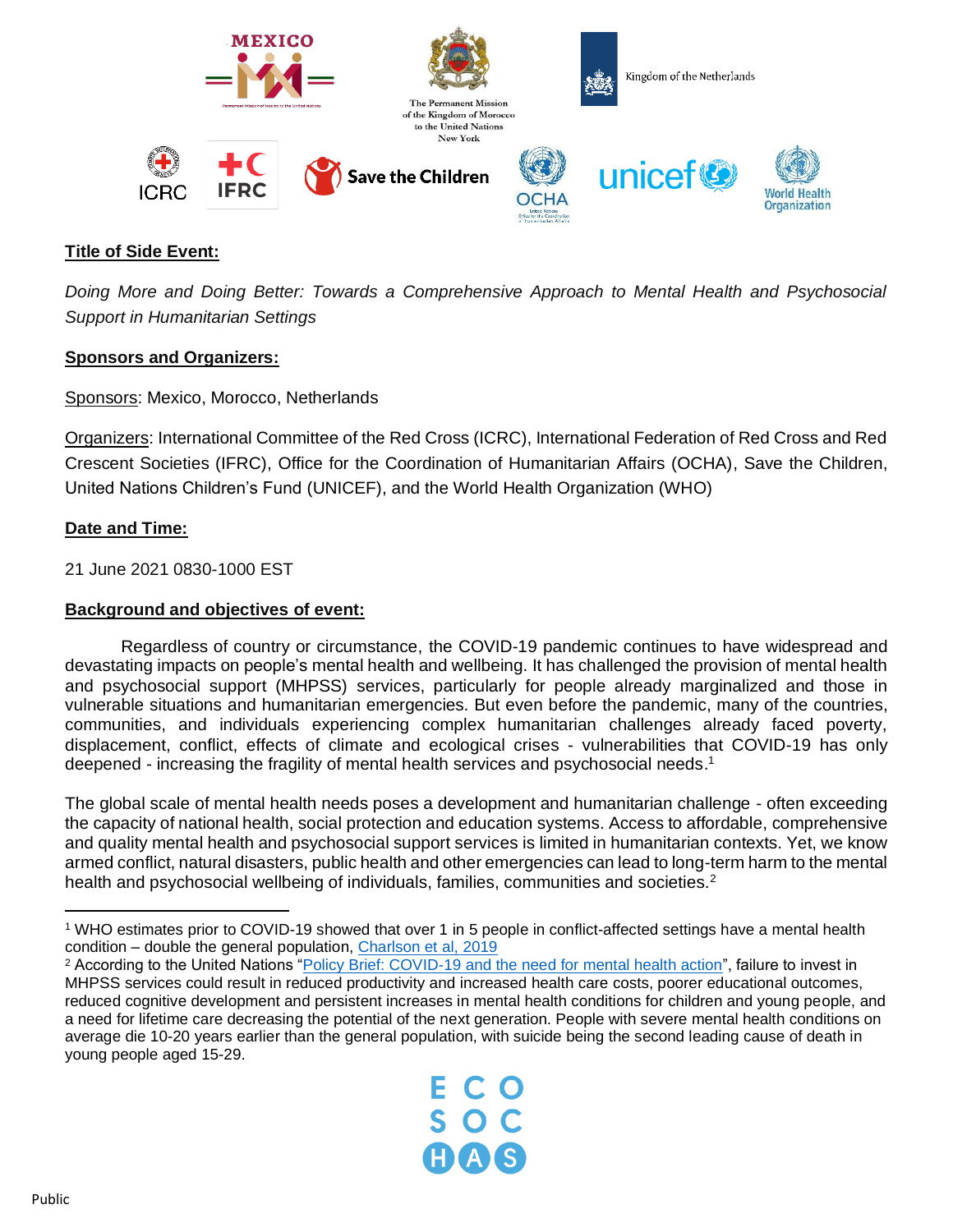Mental Health is an accelerator for all sustainable development goals, with gaps in MHPSS service provision threatening commitments to achieve SDG3 (targets 3.4, 3.5 and 3.8) SDG4 (target 4.2), and SDG16 (target 16.2), Universal Health Coverage, and to leave no one behind.<sup>3</sup> Effective MHPSS services reduce suffering and improve people's mental health and psychosocial well-being. This can lead to improvements in people's abilities to meet their basic needs to survive, recover and rebuild their lives.

The COVID-19 pandemic has led to greater awareness of the importance of MHPSS, as well as innovative practices and technologies that can overcome historical deficiencies in MHPSS services in humanitarian settings.<sup>4</sup> Lessons learned can guide governments, the UN system, civil society, international organizations, the private sector, and communities to better integrate mental health into the range of multi-sectoral health, education, and social protection services being developed and provided in humanitarian contexts.

As we emerge from the COVID-19 pandemic, it is essential to assess how MHPSS service provision in humanitarian settings has been impacted, how it is being restored and even expanded to the most vulnerable, and what concrete steps can be taken now to address the persistent gaps and challenges for the future.

This event will build upon the recent commitment by Member States to increase efforts and funding to MHPSS services in humanitarian contexts, at ECOSOC Humanitarian Affairs Segment (HAS) 2021 via resolution [E/RES/2021/17.](https://www.un.org/ga/search/view_doc.asp?symbol=E/RES/2021/17)

## **Discussion points or guiding questions:**

- Ensure a shared and cohesive understanding of the **impact of COVID-19 and beyond on the provision of MHPSS** in humanitarian settings to guide needs-based provision of MHPSS services, and **identify learning from innovative approaches, both digital and non-digital,** to improve the provision of MHPSS services across development and humanitarian contexts.
- Share pertinent **best practices to ensure MHPSS services reach diverse populations** and address complex intersecting needs with due regard to ethnicity, cultural context, race, age, gender, disability, migratory status, stigma, and sexual orientation among other factors relevant in humanitarian contexts through evidence-based approaches, including as it relates to the formal and informal barriers to access, particularly in conflict settings.
- Examine successful **policies, changes and financing measures** to address mental health and psychosocial needs, particularly of the most vulnerable.
	- Promote tools to better **track MHPSS funding** to strengthen the impact of MHPSS interventions.
- Provide concrete recommendations on the types of **scalable interventions and approaches** to improve access to MHPSS services for individuals and communities at the national level, ensuring the inclusion of the most vulnerable.

<sup>4</sup> During the first year of the pandemic, the number of countries having an active interagency MHPSS working group more than doubled according to the [Inter-Agency Standing Committee.](https://interagencystandingcommittee.org/system/files/2020-12/MHPSS%20Achievements%202019-2020.pdf)



<sup>3</sup> WHO [report](https://www.who.int/news/item/05-10-2020-covid-19-disrupting-mental-health-services-in-most-countries-who-survey) "The impact of COVID-19 on mental, neurological and substance use services".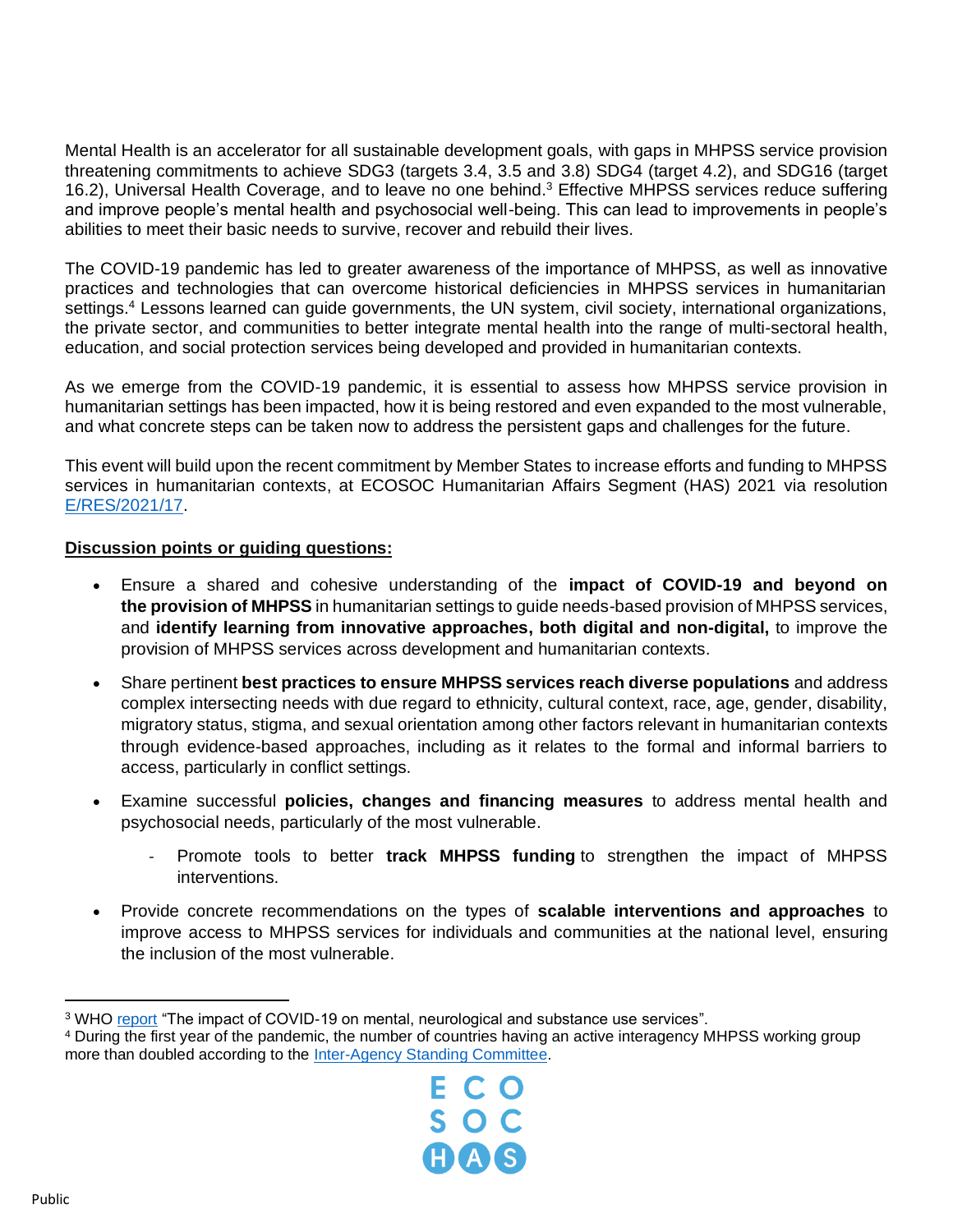• Identify gaps in the existing global health and humanitarian architecture on MHPSS and produce **recommendations** for further action, including to inform ongoing work on **future pandemic preparedness.** 

#### **Key concrete action points and recommendations/take away messages:**

This side event will gather key cross-regional voices to support humanitarian actors to build effective multi-sectoral strategies towards sustaining and expanding MHPSS services in humanitarian settings. Cross-cutting recommendations will emerge from the event that can strengthen MHPSS services across the life course, enhance multisectoral accountability, and ensure gender, ability, and age among other factors is accounted for in MHPSS interventions.

It will also inform COVID-19 recovery plans to ensure that health, education and social care systems implement measures to provide robust, accessible, and sustainable MHPSS services for those in humanitarian contexts, including the populations affected by conflicts. Furthermore, the event will build momentum from and give guidance to the UN General Assembly, Security Council, and ECOSOC on MHPSS through a multisectoral humanitarian lens.

## **Format of the side event:**

A 90-minute moderated, interactive panel discussion that will contain a range of actors over three segments. The opening segment will feature remarks by Member States and voices from the ground to frame the discussion. This will be followed by a panel discussion in which a range of experts will answer questions from the moderator. Following the panel, the final and longest segment of the event will be dedicated to audience questions and interventions. **Interventions should focus on substantive questions, limited to 1-2 minutes**.

**Chair and moderator:** Elisha London, Founder & CEO, [Prospira Global](https://prospira.global/)

## **Panel composition (TBC):**

Opening remarks will be provided by high-level representatives of Mexico, Morocco, and the Netherlands, followed by speakers including:

- Voices of children on mental health amid conflict, a video by Save the Children
- Milena Osorio, Mental Health and Psychosocial (MHPSS) Movement Cooperation Adviser, ICRC
- Country Programme Manager on MHPSS, IOM
- Rania Hibri, PSS & Protection Gender and Inclusion Program Manager, Lebanese Red Cross
- Ann Willhoite, MHPSS Specialist, Child Protection in Emergencies, UNICEF
- Fahmy Hanna, Co-Chair of the IASC Reference Group on MHPSS in Emergency Settings, WHO<sup>1</sup>